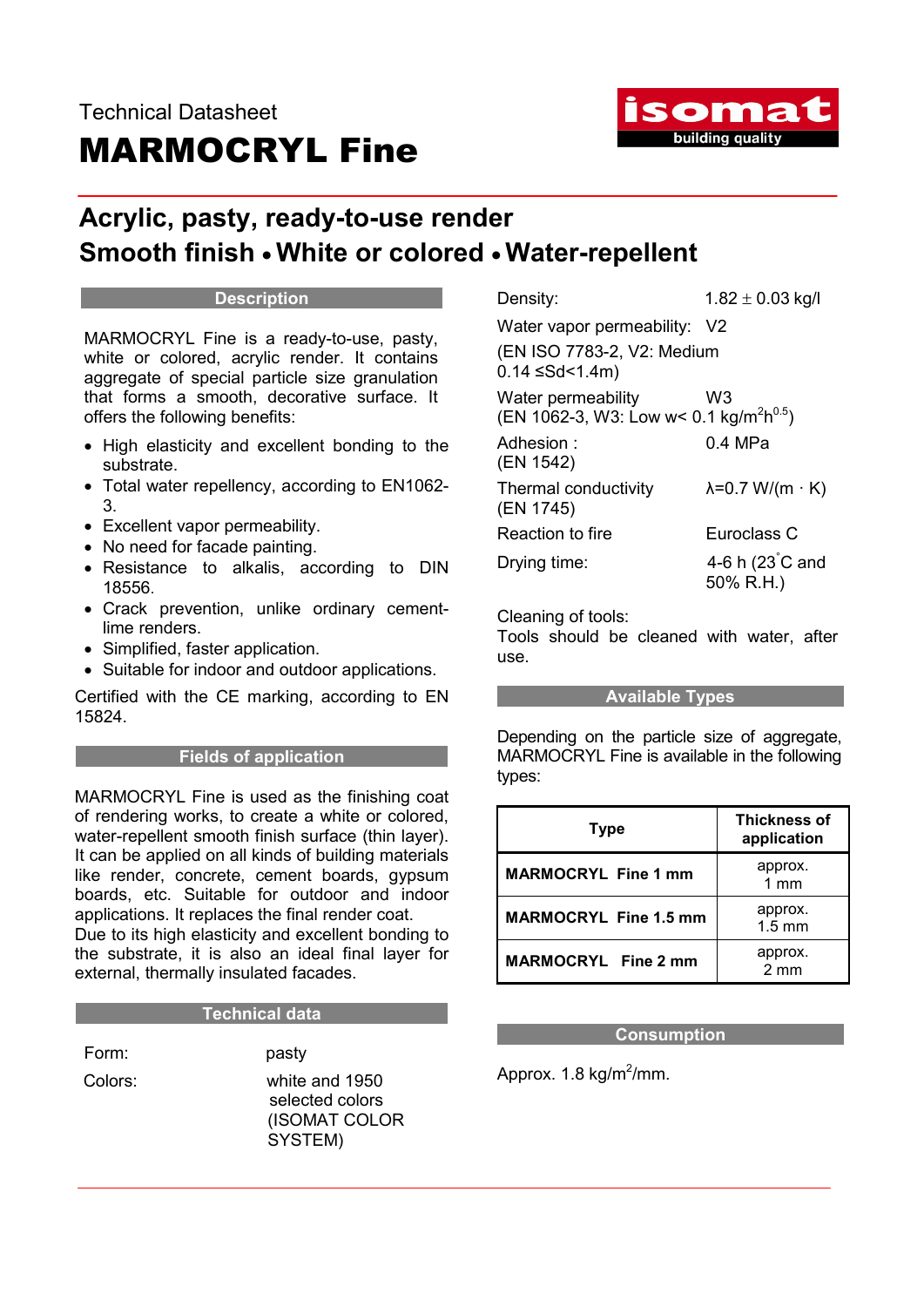

### Directions for use

### 1. Substrate preparation

The substrate must be dry and free of dust, oily or loose materials etc. It is then primed with the special primer FLEX-PRIMER. Smooth or non absorbent surfaces should be primed with PL-BOND. MARMOCRYL Fine is applied after the primer has dried.

### 2. Application

MARMOCRYL Fine should be thoroughly stirred before application. Stirring should be done with slow circular motions to avoid creating bubbles in the mass of the material. The render is applied by hand, using a smooth stainless metal trowel, or with a rendering machine.

While still fresh (approx. after 20 minutes), the render is treated (pressed) with a plastic trowel. Working time depends on the substrate absorptivity and ambient temperature.

### Packaging

MARMOCRYL Fine is supplied in plastic containers of 25 kg.

### Shelf-life - Storage

18 months from production date, if stored in original, unopened packaging, at temperatures between +5°C and +35°C. Protect from direct sun exposure and frost.

#### Remarks

- The natural aggregate used in the render can cause slight differences in color. For this reason and in order to achieve a uniform color result, it is recommended to use products of the same batch or to mix products of different batches. Moreover, the final color may be affected by the substrate temperature and humidity.
- Temperature during application should be between  $+5^{\circ}$ C to  $+35^{\circ}$ C.
- While still fresh, MARMOCRYL Fine should be protected from high temperatures, rain and frost.
- Consult the directions for safe use and precautions written on the package.

Volatile Organic Compounds (VOCs)

According to the Directive 2004/42/CE (Annex II, table A), the maximum allowed VOC content for the product subcategory c, type WB is 40 g/l (2010) for the ready-to-use product.

The ready-to-use product MARMOCRYL Fine contains a maximum of 40 g/l VOC.

The technical information and instructions supplied in this datasheet are based on the knowledge and experience of the Department of Research and Development of our company and on results from long-term applications of the product in practice. The recommendations and suggestions referring to the use of the product are provided without guarantee, since site conditions during the applications are beyond the control of our company. Therefore the user is responsible for confirming that the chosen product is suitable for the envisaged application. The present edition of this technical datasheet automatically cancels any previous one concerning the same product.

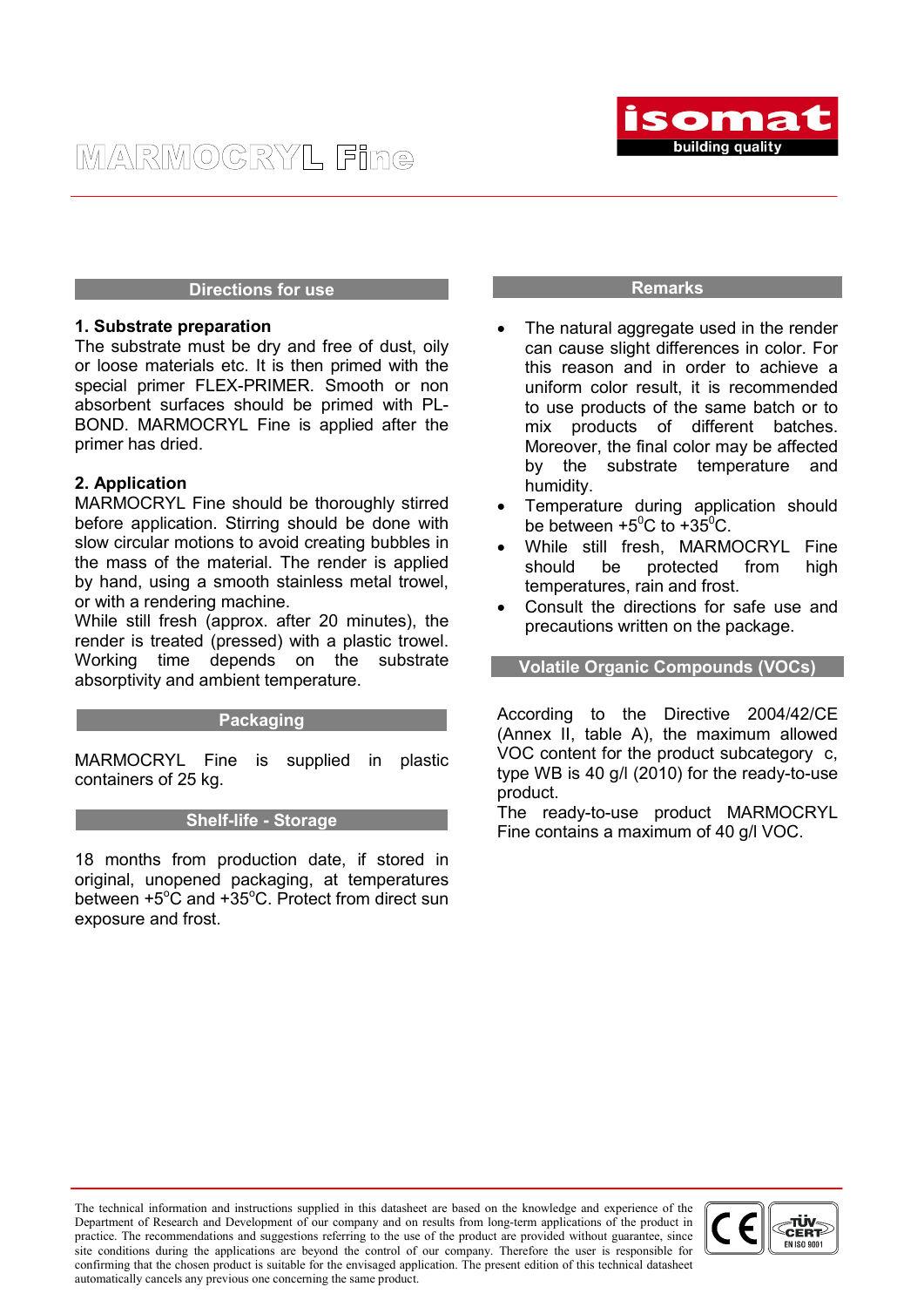

# $\epsilon$

ISOMAT S.A.  $17<sup>th</sup>$  km Thessaloniki – Ag. Athanasios P.O. BOX 1043, 570 03 Ag. Athanasios, Greece

11

# EN 15824

External render based on organic binder DoP No.: MARMOCRYL-FINE/1403-01

Water vapor permeability:  $\sqrt{2}$ 

Water absorption: W3

Adhesion: 0.4 MPa

Durability: NPD

Thermal conductivity:  $\lambda = 0.7$  W/(m  $\cdot$  K)

Reaction to fire: Euroclass C

ISOMAT S.A. BUILDING CHEMICALS AND MORTARS MAIN OFFICES - FACTORY: 17th km Thessaloniki - Ag. Athanasios Road, P.O. BOX 1043, 570 03 Ag. Athanasios, Greece, Tel.: +30 2310 576 000, Fax: +30 2310 722 475

www.isomat.eu e-mail: info@isomat.eu

The technical information and instructions supplied in this datasheet are based on the knowledge and experience of the Department of Research and Development of our company and on results from long-term applications of the product in practice. The recommendations and suggestions referring to the use of the product are provided without guarantee, since site conditions during the applications are beyond the control of our company. Therefore the user is responsible for confirming that the chosen product is suitable for the envisaged application. The present edition of this technical datasheet automatically cancels any previous one concerning the same product.

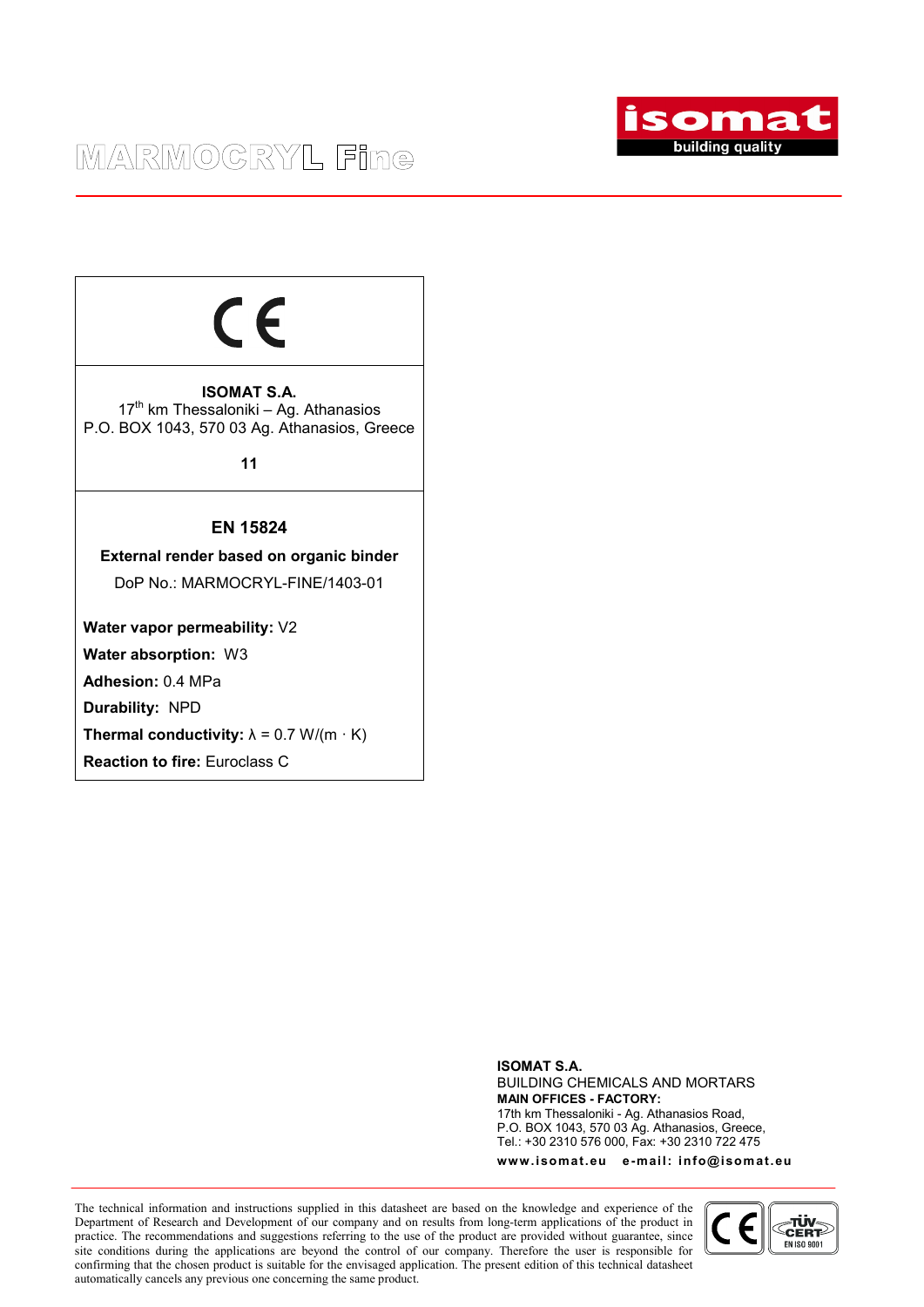

# Acrylic, pasty, ready-to-use render Coarse-textured finish White or colored Water-repellent

### **Description**

MARMOCRYL Decor is a ready-to-use, pasty, white or colored, acrylic render. It contains aggregates of special particle size granulation that forms a coarse-textured, decorative surface. It offers the following benefits:

- High elasticity and excellent bonding to the substrate.
- The potential to create different, coarsetextured decorative surfaces, depending on the way of rubbing.
- Total water repellency, according to EN 1062-3.
- Excellent vapor permeability.
- No need for facade painting.
- Resistance to alkalis, according to DIN 18556.
- Crack prevention, unlike ordinary cementlime renders.
- Simplified and faster application.
- Suitability for indoor and outdoor application.

Certified with the CE marking, according to EN 15824.

# Fields of application

MARMOCRYL Decor is used as the finishing coat of rendering works, to create a white or colored, water-repellent coarse-textured finish surface (thin layer). It can be applied on all kinds of building materials like render, concrete, cement boards, gypsum boards etc. Suitable for outdoor and indoor applications. It replaces the final render coat.

Due to its high elasticity and excellent bonding to the substrate, it is also an ideal final layer for external, thermally insulated facades.

| pasty                                                                                 |  |
|---------------------------------------------------------------------------------------|--|
| white and 1950                                                                        |  |
| selected colors<br>(ISOMAT COLOR                                                      |  |
| SYSTEM)                                                                               |  |
| 1.87 kg/l                                                                             |  |
| Water vapor permeability: V2                                                          |  |
| (EN ISO 7783-2, V2: Medium<br>$0.14$ $\leq$ Sd<1.4m)                                  |  |
|                                                                                       |  |
| W3                                                                                    |  |
| Water permeability<br>(EN 1062-3, W3: Low w< 0.1 kg/m <sup>2</sup> h <sup>0.5</sup> ) |  |
| 0.4 MPa                                                                               |  |
|                                                                                       |  |
| $\lambda$ =0.7 W/(m · K)                                                              |  |
| Euroclass C                                                                           |  |
| 4-6 h (23°C and                                                                       |  |
| 50% R.H.)                                                                             |  |
|                                                                                       |  |

Technical data

Cleaning of tools:

Tools should be cleaned with water, after use.

### Available Types

Depending on the particle size of aggregates, MARMOCRYL Decor is available in the following types:

| <b>Type</b>                 | <b>Thickness of</b><br>application |
|-----------------------------|------------------------------------|
| <b>MARMOCRYL Decor 2 mm</b> | approx.<br>2 mm                    |
| <b>MARMOCRYL Decor 3 mm</b> | approx.<br>3 mm                    |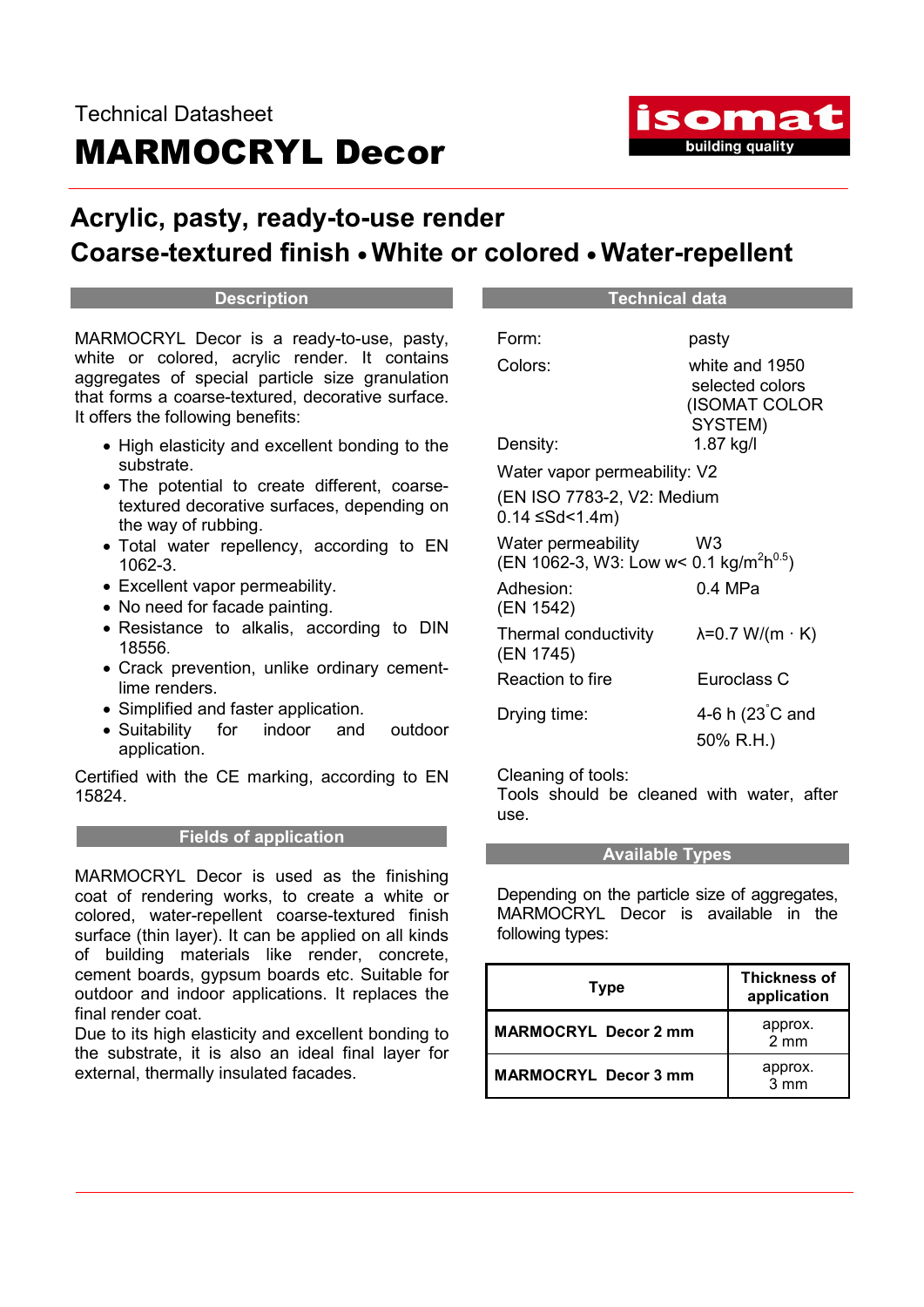

### Consumption

Approx. 1.6 kg/m<sup>2</sup>/mm.

### Directions for use

### 1. Substrate preparation

The substrate must be dry and free of dust, oily or loose materials, etc. It is then primed with the special primer FLEX-PRIMER. Smooth or non absorbent surfaces should be primed with PL-BOND. MARMOCRYL Decor is applied, after the primer has dried.

# 2. Application

MARMOCRYL Decor should be thoroughly stirred before application. Stirring should be done with slow, circular motions to avoid creating bubbles in the mass of the material. The render is applied by hand, using a smooth, stainless metal trowel, or with a rendering machine.

While still fresh (approx. after 20 minutes), the render is treated (pressed) with a plastic float, in horizontal, vertical, or circular movements depending on the desirable appearance of the surface. Working time depends on the substrate absorptivity and ambient temperature.

# **Packaging**

MARMOCRYL Decor is supplied in plastic containers of 25 kg.

# Shelf-life - Storage

18 months from production date, if stored in original, unopened packaging, at temperatures between  $+5^{\circ}$ C and  $+35^{\circ}$ C. Protect from direct sun exposure and frost.

### Remarks

- The natural aggregate used in the render can cause slight differences in color. For this reason and in order to achieve a uniform color result, it is recommended to use products of the same batch or to mix products of different batches. Moreover, the final color may be affected by the substrate temperature and humidity.
- Temperature during application should be between  $+5^{\circ}$ C to  $+35^{\circ}$ C.
- While still fresh, MARMOCRYL Decor should be protected from high temperatures, rain and frost.
- Consult the directions for safe use and precautions written on the package.

Volatile Organic Compounds (VOCs)

According to the Directive 2004/42/CE (Annex II, table A), the maximum allowed VOC content for the product subcategory c, type WB is 40 g/l (2010) for the ready-to-use product.

The ready-to-use product MARMOCRYL Decor contains a maximum of 40 g/l VOC.